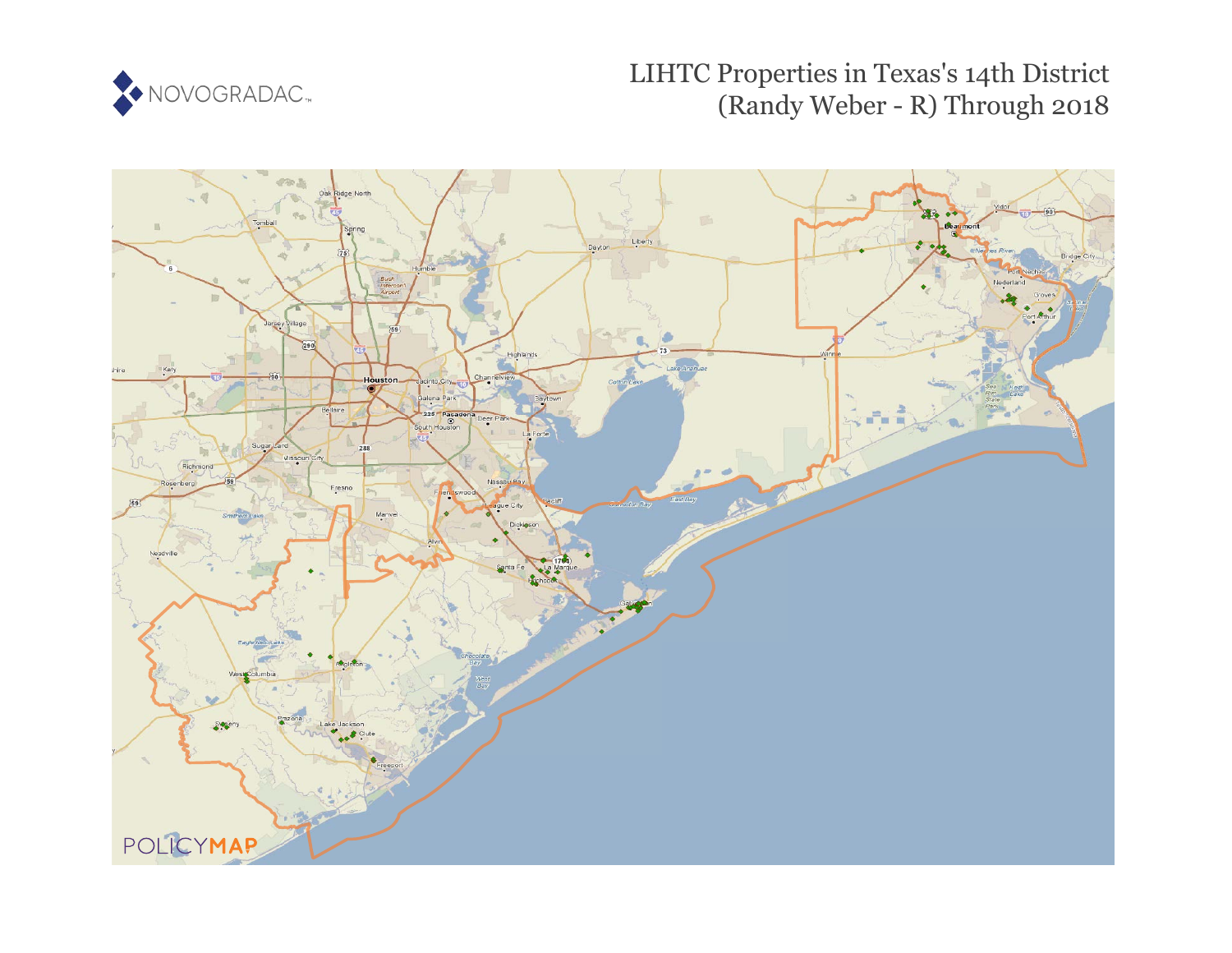| <b>Project Name</b>                 | <b>Address</b>                 | <b>City</b>       | <b>State</b>             | <b>Zip Code</b> | Nonprofit<br><b>Sponsor</b> | <b>Allocation</b><br>Year | <b>Annual</b><br><b>Allocated</b><br><b>Amount</b> | <b>Year Placed</b><br>in Service | <b>Construction Type</b>   | <b>Total</b><br><b>Units</b> | Low<br>Income<br><b>Units</b> | <b>Rent</b> or<br>Income<br><b>Ceiling</b> | <b>Credit</b><br><b>Percentage</b> | Tax-<br><b>Exempt</b><br><b>Bond</b> | <b>HUD Multi-Family</b><br><b>Financing/Rental</b><br><b>Assistance</b> |
|-------------------------------------|--------------------------------|-------------------|--------------------------|-----------------|-----------------------------|---------------------------|----------------------------------------------------|----------------------------------|----------------------------|------------------------------|-------------------------------|--------------------------------------------|------------------------------------|--------------------------------------|-------------------------------------------------------------------------|
| <b>SEVILLE ROW APTS</b>             | 4325 CROW RD                   | <b>BEAUMONT</b>   | TX                       | 77706           | No                          | 2008                      | \$0\$                                              | 2008                             | Not Indicated              | $90\,$                       | 90                            |                                            | 60% AMGI Not Indicated No          |                                      |                                                                         |
| MANSIONS AT MOSES LAKE              | 2211 34TH ST N                 | <b>TEXAS CITY</b> | TX                       | 77590           | No                          | 2008                      | S <sub>0</sub>                                     | 2009                             | <b>Not Indicated</b>       | 240                          | 240                           |                                            | 60% AMGI Not Indicated No          |                                      |                                                                         |
| <b>COSTA MARIPOSA</b>               | 7555 MEDICAL CTR DR TEXAS CITY |                   | TX                       | 77591           | No                          | 2009                      | S <sub>0</sub>                                     | 2010                             | New Construction           | 252                          | 252                           | 60% AMGI                                   | 30 % present<br>value              | No                                   |                                                                         |
| <b>HIGHLAND MANOR</b>               | 301 NEWMAN RD                  | <b>LA MARQUE</b>  | TX                       | 77568           | No                          | 2010                      | S <sub>0</sub>                                     | 2010                             | <b>New Construction</b>    | 141                          | 134                           | 60% AMGI                                   | 30 % present<br>value              | Yes                                  |                                                                         |
| <b>GARDENS AT SIENNA</b>            | 6210 SIENNA TRAIL              | <b>BEAUMONT</b>   | TX                       | 77708           | No                          | 2008                      | \$0\$                                              | 2010                             | Not Indicated              | 120                          | 115                           |                                            | 60% AMGI Not Indicated No          |                                      |                                                                         |
| <b>HORIZON MEADOWS APTS</b>         | 1903 MAIN ST                   | <b>LA MARQUE</b>  | TX                       | 77568           | $\rm No$                    | 2009                      | $\boldsymbol{\mathsf{S}}\boldsymbol{\mathsf{0}}$   | 2011                             | Not Indicated              | 96                           | 96                            |                                            | 60% AMGI Not Indicated No          |                                      |                                                                         |
| HERITAGE CROSSING                   | 12402 11TH ST                  | <b>SANTA FE</b>   | TX                       | 77510           | No                          | 2009                      | \$0\$                                              | 2011                             | Not Indicated              | 72                           | 72                            |                                            | 60% AMGI Not Indicated No          |                                      |                                                                         |
| <b>GRACELAKE TOWNHOMES</b>          | 3985 SARAH ST                  | <b>BEAUMONT</b>   | TX                       | 77705           | No                          | 2009                      | <b>SO</b>                                          | 2011                             | Not Indicated              | 128                          | 128                           |                                            | 60% AMGI Not Indicated No          |                                      |                                                                         |
| CROSSING                            | 3705 E LUCAS DR                | <b>BEAUMONT</b>   | TX                       | 77708           | No                          | 2010                      | $\$0$                                              | 2012                             | Not Indicated              | 150                          | 150                           |                                            | 60% AMGI Not Indicated No          |                                      |                                                                         |
| CHAMPION HOMES AT MARINA<br>LANDING | 7302 HEARDS LN                 | <b>GALVESTON</b>  | TX                       | 77551           | No                          | 2010                      | \$0\$                                              | 2012                             | Not Indicated              | 256                          | 256                           |                                            | 60% AMGI Not Indicated No          |                                      |                                                                         |
| <b>AZURE POINTE</b>                 | 6355 CHINN LN                  | <b>BEAUMONT</b>   | TX                       | 77708           | No                          | 2011                      | \$0\$                                              | 2013                             | Not Indicated              | 140                          | 140                           |                                            | 60% AMGI Not Indicated No          |                                      |                                                                         |
| MARIPOSA AT BAY COLONY              | 1101 FM 517 RD W               | <b>DICKINSON</b>  | TX                       | 77539           | No                          | 2011                      | <b>SO</b>                                          | 2013                             | Not Indicated              | 180                          | 180                           |                                            | 60% AMGI Not Indicated No          |                                      |                                                                         |
| THE VILLAGES OF DICKINSON           | 406 DEATS RD                   | <b>DICKINSON</b>  | $\mathcal{T}\mathcal{X}$ | 77539           | No                          | 2014                      | $\$0$                                              | Insufficient<br>Data             | New Construction           | $\mathbf 0$                  | $\mathbf 0$                   |                                            | 60% AMGI Not Indicated No          |                                      |                                                                         |
| <b>CASA BRAZORIA</b>                | 301 VERDE DR                   | CLUTE             | TX                       | 77531           | No                          | 2009                      | S <sub>0</sub>                                     | Insufficient<br>Data             | $\hbox{\bf Not Indicated}$ | 36                           | 36                            |                                            | 60% AMGI Not Indicated No          |                                      |                                                                         |
| <b>CEDAR TERRACE APTS</b>           | 2914 BALL ST                   | <b>GALVESTON</b>  | TX                       | 77550           | No                          | 2013                      | \$0\$                                              | Insufficient<br>Data             | Not Indicated              | 122                          | 62                            |                                            | 60% AMGI Not Indicated No          |                                      |                                                                         |

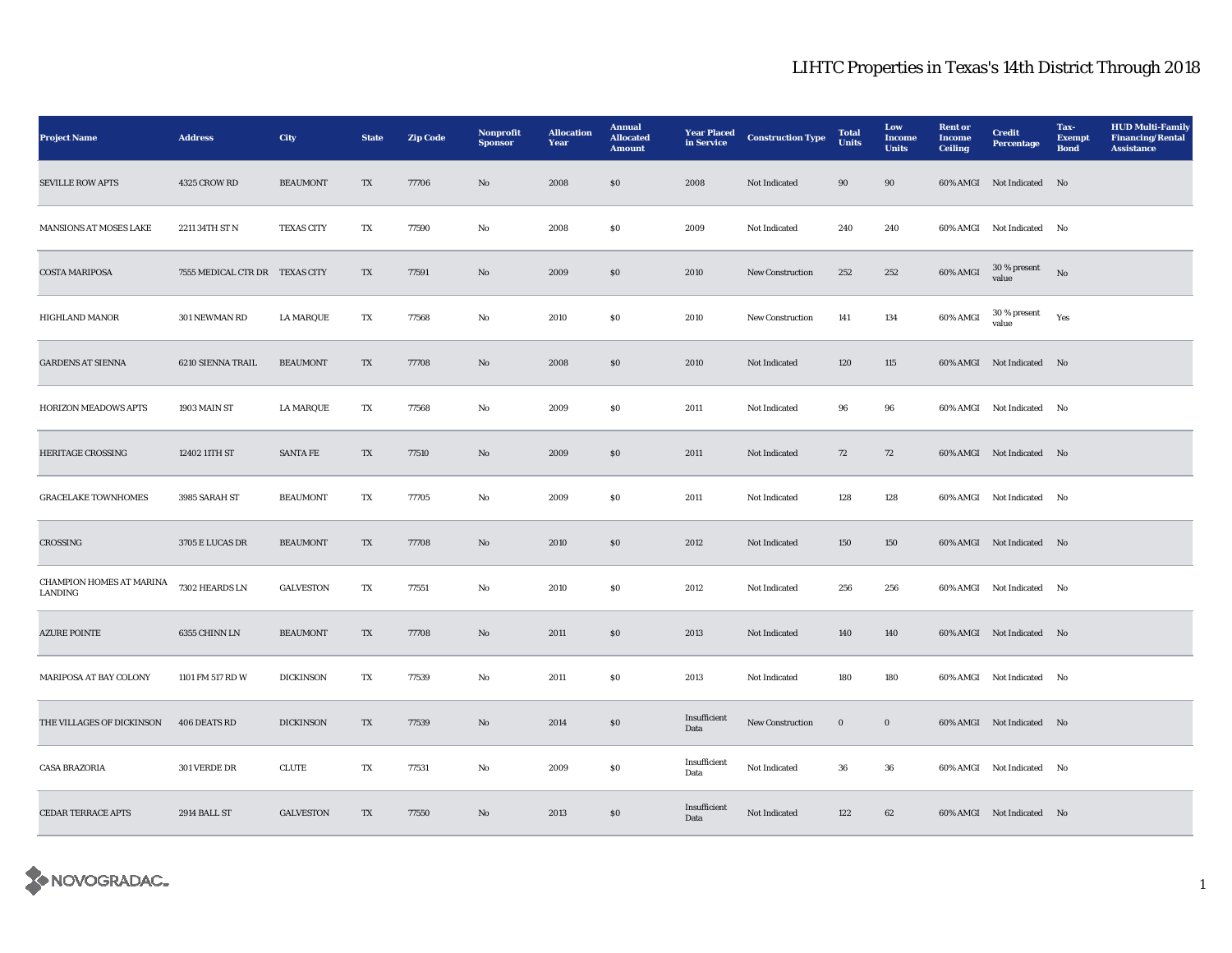| <b>Project Name</b>                                           | <b>Address</b>                  | City                | <b>State</b>             | <b>Zip Code</b> | Nonprofit<br><b>Sponsor</b> | <b>Allocation</b><br>Year | <b>Annual</b><br><b>Allocated</b><br><b>Amount</b> | <b>Year Placed</b><br>in Service | <b>Construction Type</b> | <b>Total</b><br><b>Units</b> | Low<br>Income<br><b>Units</b> | <b>Rent</b> or<br><b>Income</b><br><b>Ceiling</b> | <b>Credit</b><br><b>Percentage</b> | Tax-<br><b>Exempt</b><br><b>Bond</b> | <b>HUD Multi-Family</b><br><b>Financing/Rental</b><br><b>Assistance</b> |
|---------------------------------------------------------------|---------------------------------|---------------------|--------------------------|-----------------|-----------------------------|---------------------------|----------------------------------------------------|----------------------------------|--------------------------|------------------------------|-------------------------------|---------------------------------------------------|------------------------------------|--------------------------------------|-------------------------------------------------------------------------|
| BEAUMONT DOWNTOWN LOFTS 620 PEARL ST                          |                                 | <b>BEAUMONT</b>     | TX                       | 77701           |                             | Insufficient<br>Data      | $\$0$                                              | Insufficient<br>Data             | Not Indicated            | 36                           | $\bf{0}$                      |                                                   | Not Indicated                      |                                      |                                                                         |
| <b>MAGNOLIA ACRES</b>                                         | 108 DEBORAH DR                  | ANGLETON            | TX                       | 77515           | No                          | 2011                      | \$0\$                                              | Insufficient<br>Data             | Not Indicated            | 67                           | 67                            |                                                   | 60% AMGI Not Indicated No          |                                      |                                                                         |
| PARK CENTRAL                                                  | 2500 HWY 365                    | PORT ARTHUR         | TX                       | 77640           | No                          | 2013                      | $\$0$                                              | Insufficient<br>Data             | Not Indicated            | 184                          | 168                           |                                                   | 60% AMGI Not Indicated No          |                                      |                                                                         |
| <b>BRAZOSWOOD APTS</b>                                        | 255 E BRAZOSWOOD DR CLUTE       |                     | TX                       | 77531           |                             | Insufficient<br>Data      | $\$0$                                              | Insufficient<br>Data             | Not Indicated            | 72                           | $\boldsymbol{0}$              |                                                   | Not Indicated                      |                                      |                                                                         |
| <b>CEDAR DRIVE VILLAGE</b>                                    | 1017 CEDAR DR                   | <b>LA MARQUE</b>    | TX                       | 77568           |                             | Insufficient<br>Data      | $\$0$                                              | Insufficient<br>Data             | Not Indicated            | 35                           | $\bf{0}$                      |                                                   | Not Indicated                      |                                      |                                                                         |
| <b>COSTA VERDE</b>                                            | 101 VERDE DR                    | ${\rm CLUTE}$       | $\mathcal{T}\mathcal{X}$ | 77531           |                             | Insufficient<br>Data      | $\$0$                                              | Insufficient<br>Data             | Not Indicated            | 179                          | $\boldsymbol{0}$              |                                                   | Not Indicated                      |                                      |                                                                         |
| GARDENS AT FRIENDSWOOD LAK 1423 W PARKWOOD AVE FRIENDSWOOD    |                                 |                     | TX                       | 77546           |                             | Insufficient<br>Data      | SO <sub>2</sub>                                    | Insufficient<br>Data             | Not Indicated            | 113                          | $\bf{0}$                      |                                                   | Not Indicated                      |                                      |                                                                         |
| <b>GIBRALTAR</b>                                              | 201 VERDE DR                    | <b>CLUTE</b>        | TX                       | 77531           |                             | Insufficient<br>Data      | $\boldsymbol{\mathsf{S}}\boldsymbol{\mathsf{O}}$   | Insufficient<br>Data             | Not Indicated            | 48                           | $\boldsymbol{0}$              |                                                   | Not Indicated                      |                                      |                                                                         |
| JACKSON VILLAGE RETIREMENT 294 ABNER JACKSON<br><b>CENTER</b> | <b>PKWY</b>                     | <b>LAKE JACKSON</b> | TX                       | 77566           | No                          | 2008                      | $\$0$                                              | Insufficient<br>Data             | Not Indicated            | 96                           | 92                            |                                                   | 60% AMGI Not Indicated             | No                                   |                                                                         |
| LEGACY SENIOR HOUSING OF<br>PORT ARTHUR                       | 3225 LAKE ARTHUR DR PORT ARTHUR |                     | TX                       | 77642           |                             | Insufficient<br>Data      | \$0                                                | Insufficient<br>Data             | Not Indicated            | 121                          | $\bf{0}$                      |                                                   | Not Indicated                      |                                      |                                                                         |
| MORNINGSTAR VILLAS                                            | 3505 MAGNOLIA ST                | <b>TEXAS CITY</b>   | TX                       | 77590           |                             | Insufficient<br>Data      | ${\bf S0}$                                         | Insufficient<br>Data             | Not Indicated            | 34                           | $\bf{0}$                      |                                                   | Not Indicated                      |                                      |                                                                         |
| OAKS OF HITCHCOCK APTS                                        | 7440 HWY 6                      | HITCHCOCK           | TX                       | 77563           |                             | Insufficient<br>Data      | $\boldsymbol{\mathsf{S}}\boldsymbol{\mathsf{O}}$   | Insufficient<br>Data             | Not Indicated            | 158                          | $\boldsymbol{0}$              |                                                   | Not Indicated                      |                                      |                                                                         |
| <b>GATEWAY AT LAKE JACKSON</b>                                | 111 LOGANBERRY ST               | <b>LAKE JACKSON</b> | TX                       | 77566           |                             | 1999                      | ${\bf S0}$                                         | 2002                             | Not Indicated            | 160                          | 80                            |                                                   | Not Indicated                      |                                      |                                                                         |
| <b>STARCREST APTS</b>                                         | 3255 ELMIRA ST                  | <b>BEAUMONT</b>     | TX                       | 77705           |                             | 2001                      | S <sub>0</sub>                                     | 2002                             | Not Indicated            | 150                          | 150                           |                                                   | Not Indicated                      |                                      |                                                                         |
| THE GREENS ON TURTLE CREEK                                    | 3200 TURTLE CREEK<br><b>DR</b>  | PORT ARTHUR         | TX                       | 77642           | No                          | 2001                      | SO.                                                | 2003                             | <b>New Construction</b>  | 84                           | 84                            |                                                   | 70 % present<br>value              | No                                   |                                                                         |

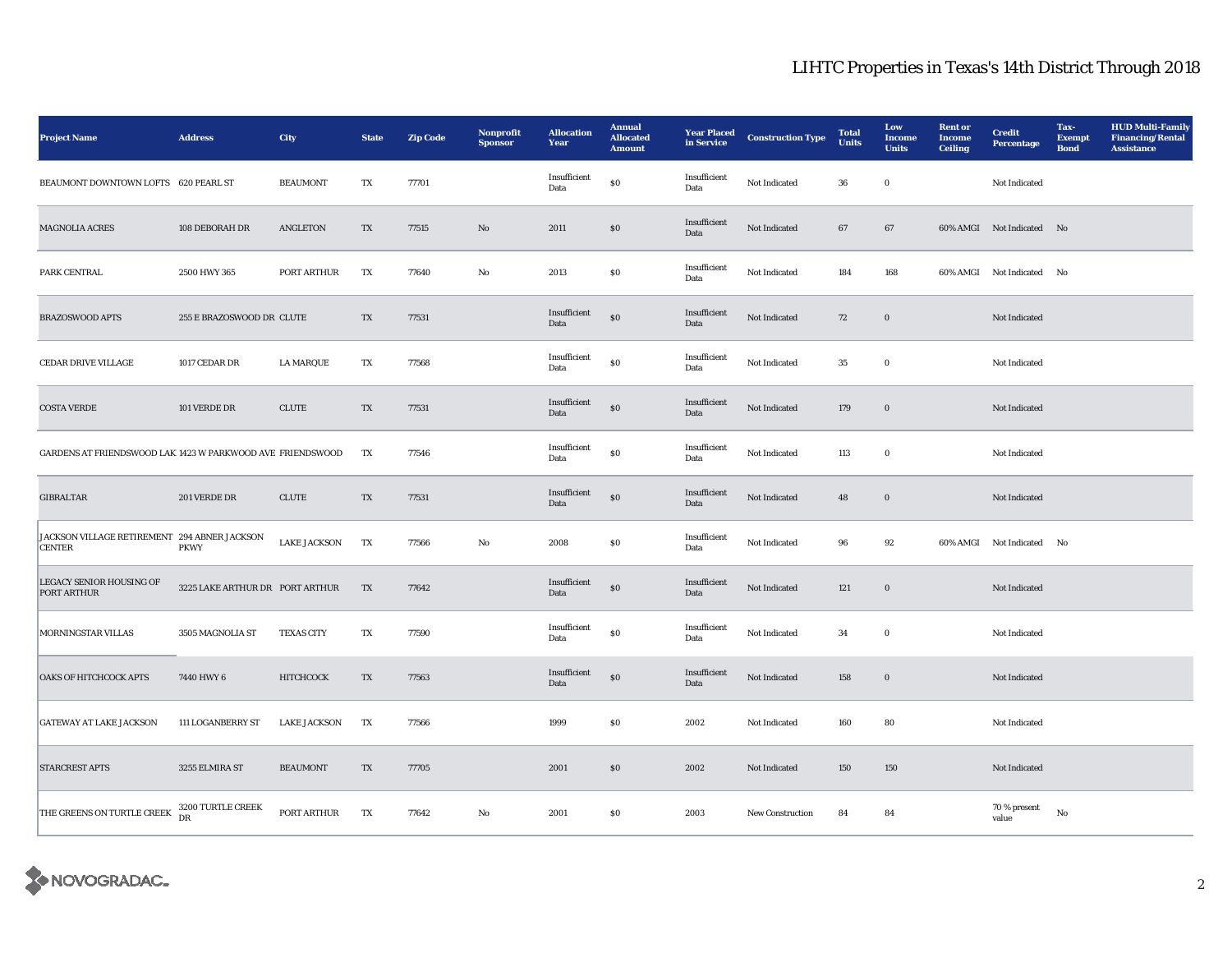| <b>Project Name</b>                    | <b>Address</b>                    | City                | <b>State</b> | <b>Zip Code</b> | Nonprofit<br><b>Sponsor</b> | <b>Allocation</b><br>Year | <b>Annual</b><br><b>Allocated</b><br><b>Amount</b> | <b>Year Placed</b><br>in Service | <b>Construction Type</b>  | <b>Total</b><br><b>Units</b> | Low<br><b>Income</b><br><b>Units</b> | <b>Rent or</b><br><b>Income</b><br>Ceiling | <b>Credit</b><br><b>Percentage</b> | Tax-<br><b>Exempt</b><br><b>Bond</b> | <b>HUD Multi-Family</b><br><b>Financing/Rental</b><br><b>Assistance</b> |
|----------------------------------------|-----------------------------------|---------------------|--------------|-----------------|-----------------------------|---------------------------|----------------------------------------------------|----------------------------------|---------------------------|------------------------------|--------------------------------------|--------------------------------------------|------------------------------------|--------------------------------------|-------------------------------------------------------------------------|
| PORT ARTHUR TOWNHOMES                  | 3500 TURTLE CREEK DR PORT ARTHUR  |                     | TX           | 77642           | $\mathbf{No}$               | 2001                      | $\$0$                                              | 2003                             | New Construction          | 104                          | 104                                  |                                            | 70 % present<br>value              | $_{\rm No}$                          |                                                                         |
| <b>GATEWAY VILLAGE SENIORS</b>         | 2825 S 12TH ST                    | <b>BEAUMONT</b>     | TX           | 77701           | $\rm No$                    | 2002                      | $\$0$                                              | 2004                             | New Construction          | 116                          | 110                                  |                                            | 70 % present<br>value              | $_{\rm No}$                          |                                                                         |
| <b>SHIRE APTS</b>                      | 4020 HWY 365                      | PORT ARTHUR         | TX           | 77642           | No                          | 2002                      | \$0                                                | 2004                             | Acquisition and Rehab 310 |                              | 310                                  |                                            | 30 % present<br>value              | Yes                                  |                                                                         |
| <b>CEDARRIDGE APTS</b>                 | 7601 NINTH AVE                    | PORT ARTHUR         | TX           | 77642           | No                          | 2003                      | \$0\$                                              | 2005                             | <b>New Construction</b>   | 200                          | 160                                  |                                            | 70 % present<br>value              | No                                   |                                                                         |
| <b>CRYSTALCREEK PARK APTS</b>          | 8101 HONEYWOOD<br>TRAIL           | PORT ARTHUR         | TX           | 77642           | $\mathbf{N}\mathbf{o}$      | 2003                      | $\$0$                                              | 2005                             | New Construction          | 202                          | 162                                  |                                            | 70 % present<br>value              | $_{\rm No}$                          |                                                                         |
| <b>HEATHERBROOK APTS</b>               | 7900 HEATHERBROOK<br>TRAIL        | PORT ARTHUR         | TX           | 77642           | No                          | 2004                      | <b>SO</b>                                          | 2005                             | Acquisition and Rehab 256 |                              | 256                                  |                                            | 30 % present<br>value              | Yes                                  |                                                                         |
| PEBBLE CREEK APTS                      | 4251 JIMMY JOHNSON<br><b>BLVD</b> | PORT ARTHUR         | TX           | 77642           | $\mathbf{N}\mathbf{o}$      | 2003                      | \$0                                                | 2005                             | Acquisition and Rehab 208 |                              | 166                                  |                                            | 70 % present<br>value              | $_{\rm No}$                          |                                                                         |
| VILLAGE ON HOBBS ROAD                  | 600 HOBBS RD                      | <b>LEAGUE CITY</b>  | TX           | 77573           |                             | 2004                      | \$552,528                                          | 2006                             | New Construction          | 100                          | 80                                   | 60% AMGI                                   | 70 % present<br>value              |                                      |                                                                         |
| <b>LAKE JACKSON MANOR</b>              | 120 GARLAND DR                    | <b>LAKE JACKSON</b> | TX           | 77566           |                             | 2004                      | \$409,155                                          | 2006                             | New Construction          | 100                          | 80                                   | 60% AMGI                                   | 70 % present<br>value              |                                      |                                                                         |
| VILLAGE AT MORNINGSTAR                 | 3401 MAGNOLIA ST                  | <b>TEXAS CITY</b>   | TX           | 77590           |                             | 2004                      | \$537,331                                          | 2006                             | <b>New Construction</b>   | 100                          | 90                                   | 60% AMGI                                   | 70 % present<br>value              |                                      |                                                                         |
| <b>STONE HEARST APTS</b>               | 1650 E LUCAS DR                   | <b>BEAUMONT</b>     | TX           | 77703           | $\mathbf{N}\mathbf{o}$      | 2009                      | \$0                                                | 2006                             | Not Indicated             | 36                           | 36                                   |                                            | 60% AMGI Not Indicated No          |                                      |                                                                         |
| <b>FREEPORT OAKS APTS</b>              | 1702 SKINNER ST                   | <b>FREEPORT</b>     | TX           | 77541           |                             | 2004                      | \$721,599                                          | 2006                             | New Construction          | 100                          | 80                                   | 60% AMGI                                   | 70 % present<br>value              |                                      |                                                                         |
| <b>OW COLLINS APTS</b>                 | 4440 GULFWAY DR                   | PORT ARTHUR         | TX           | 77642           | No                          | 2004                      | \$406,999                                          | 2007                             | Acquisition and Rehab 200 |                              | 200                                  | 60% AMGI                                   | 70 % present<br>value              | Yes                                  |                                                                         |
| SOUTHWOOD CROSSING APTS II 3901 HWY 73 |                                   | PORT ARTHUR         | TX           | 77642           | $_{\rm No}$                 | 2006                      | \$540,416                                          | 2007                             | New Construction          | 84                           | 84                                   | 60% AMGI                                   | 70 % present<br>value              | $_{\rm No}$                          |                                                                         |
| SOUTHWOOD CROSSING APTS I 3901 HWY 73  |                                   | PORT ARTHUR         | TX           | 77642           | $\mathbf{No}$               | 2005                      | \$631,266                                          | 2007                             | New Construction          | 120                          | 120                                  | $60\%$ AMGI                                | $70$ % present<br>value            | $_{\rm No}$                          |                                                                         |

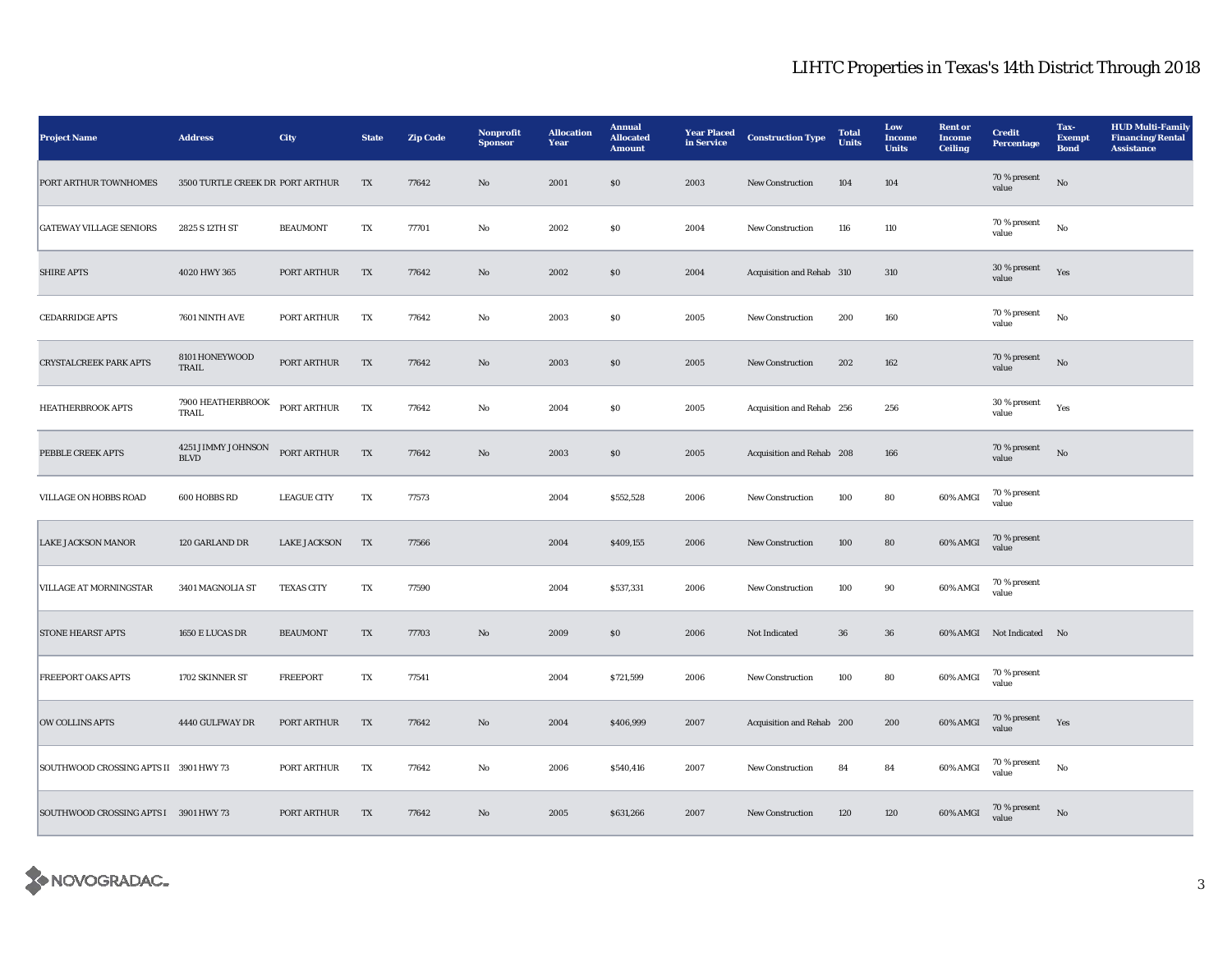| <b>Project Name</b>                         | <b>Address</b>                                          | City            | <b>State</b>             | <b>Zip Code</b> | Nonprofit<br><b>Sponsor</b> | <b>Allocation</b><br>Year | <b>Annual</b><br><b>Allocated</b><br><b>Amount</b> | <b>Year Placed</b><br>in Service | <b>Construction Type</b>  | <b>Total</b><br>Units | Low<br>Income<br><b>Units</b> | <b>Rent</b> or<br><b>Income</b><br><b>Ceiling</b> | <b>Credit</b><br><b>Percentage</b> | Tax-<br><b>Exempt</b><br><b>Bond</b> | <b>HUD Multi-Family</b><br><b>Financing/Rental</b><br><b>Assistance</b> |
|---------------------------------------------|---------------------------------------------------------|-----------------|--------------------------|-----------------|-----------------------------|---------------------------|----------------------------------------------------|----------------------------------|---------------------------|-----------------------|-------------------------------|---------------------------------------------------|------------------------------------|--------------------------------------|-------------------------------------------------------------------------|
| <b>SUNSET WAY APT</b>                       | 3280 CENTRAL MALL<br>DR                                 | PORT ARTHUR     | TX                       | 77642           | No                          | 2006                      | \$825,066                                          | 2007                             | New Construction          | 96                    | 96                            | 60% AMGI                                          | 70 % present<br>value              | No                                   |                                                                         |
| <b>REGENT I</b>                             | 1715 MAIME ST                                           | <b>BEAUMONT</b> | TX                       | 77703           |                             | Insufficient<br>Data      | \$0                                                | Insufficient<br>Data             | Not Indicated             | 160                   | $\boldsymbol{0}$              |                                                   | Not Indicated                      |                                      |                                                                         |
| <b>SUNLIGHT MANOR APTS</b>                  | 2950 S EIGHTH ST                                        | <b>BEAUMONT</b> | TX                       | 77701           |                             | Insufficient<br>Data      | $\$0$                                              | Insufficient<br>Data             | Not Indicated             | 119                   | $\bf{0}$                      |                                                   | Not Indicated                      |                                      |                                                                         |
| THE RETREAT AT TEXAS CITY                   | 7500 EMMETT F LOWRY TEXAS CITY<br><b>EXPY</b>           |                 | $\mathcal{T}\mathcal{X}$ | 77591           |                             | Insufficient<br>Data      | $\$0$                                              | Insufficient<br>Data             | Not Indicated             | 150                   | $\mathbf 0$                   |                                                   | Not Indicated                      |                                      |                                                                         |
| <b>TIMBER CREEK AT SIENNA</b><br>TRAILS     | 5050 TIMBER CREEK<br><b>LOOP</b>                        | <b>BEAUMONT</b> | TX                       | 77708           |                             | Insufficient<br>Data      | $\$0$                                              | Insufficient<br>Data             | Not Indicated             | 36                    | $\mathbf 0$                   |                                                   | Not Indicated                      |                                      |                                                                         |
| <b>VILLA MAIN APTS</b>                      | 901 MAIN AVE                                            | PORT ARTHUR     | TX                       | 77642           |                             | Insufficient<br>Data      | $\$0$                                              | Insufficient<br>Data             | Not Indicated             | 139                   | $\bf{0}$                      |                                                   | Not Indicated                      |                                      |                                                                         |
| <b>TIMBERS EDGE APTS</b>                    | 1075 PINCHBACK RD                                       | <b>BEAUMONT</b> | TX                       | 77707           | No                          | 2008                      | $\$0$                                              | Insufficient<br>Data             | Not Indicated             | 150                   | 150                           |                                                   | 60% AMGI Not Indicated No          |                                      |                                                                         |
| WINDMILL RUN APTSNT HOMES 300 SILVERLEAF RD |                                                         | <b>SWEENY</b>   | TX                       | 77480           |                             | Insufficient<br>Data      | $\$0$                                              | Insufficient<br>Data             | Not Indicated             | 74                    | $\bf{0}$                      |                                                   | Not Indicated                      |                                      |                                                                         |
| <b>WOODLANDS THE</b>                        | 3150 W CARDINAL DR                                      | <b>BEAUMONT</b> | TX                       | 77705           |                             | Insufficient<br>Data      | $\$0$                                              | Insufficient<br>Data             | Not Indicated             | 105                   | $\bf{0}$                      |                                                   | Not Indicated                      |                                      |                                                                         |
| <b>VILLA BRAZOS</b>                         | <b>850 N AVE J</b>                                      | <b>FREEPORT</b> | TX                       | 77541           | $\mathbf{N}\mathbf{o}$      | 2012                      | \$108,419                                          | Insufficient<br>Data             | Not Indicated             | 108                   | 108                           | 60% AMGI                                          | $70\,\%$ present<br>value          | $_{\rm No}$                          | $\mathbf{No}$                                                           |
| <b>BRAZORIA MANOR</b>                       | 301 YERBY ST                                            | <b>BRAZORIA</b> | TX                       | 77422           | No                          | 2015                      | ${\bf S0}$                                         | Insufficient<br>Data             | Acquisition and Rehab 56  |                       | $\mathbf 0$                   | 60% AMGI TCEP only                                |                                    | No                                   | No                                                                      |
| PLACE OF GRACE                              | SOUTH QUADRANT OF<br>SARAH ST. & FANNETT BEAUMONT<br>RD |                 | TX                       | 77705           | No                          | 2015                      | $\boldsymbol{\mathsf{S}}\boldsymbol{\mathsf{0}}$   | Insufficient<br>Data             | Acquisition and Rehab 128 |                       | 102                           | 60% AMGI TCEP only                                |                                    | No                                   | $\rm No$                                                                |
| THE CARLYLE                                 | SWQ OF HWY 90 &<br><b>AVENUE A</b>                      | <b>CHINA</b>    | TX                       | 77613           | No                          | 2015                      | \$0\$                                              | Insufficient<br>Data             | Acquisition and Rehab 80  |                       | 80                            | 60% AMGI TCEP only                                |                                    | No                                   | No                                                                      |
| MCKINNEY MANOR<br><b>APARTMENTS</b>         | 506 N. MCKINNEY                                         | <b>SWEENY</b>   | TX                       | 77480           | No                          | 2016                      | $\boldsymbol{\mathsf{S}}\boldsymbol{\mathsf{0}}$   | Insufficient<br>Data             | Acquisition and Rehab 48  |                       | 48                            | 60% AMGI                                          | 70 % present<br>value              | $\rm No$                             |                                                                         |
| <b>NORTHSIDE MANOR</b><br><b>APARTMENTS</b> | 1741/1745 E.<br><b>HENDERSON ROAD</b>                   | <b>ANGLETON</b> | TX                       | 77515           | No                          | 2016                      | \$0\$                                              | Insufficient<br>Data             | Acquisition and Rehab 104 |                       | 104                           | 60% AMGI                                          | $70$ % present<br>value            | No                                   |                                                                         |

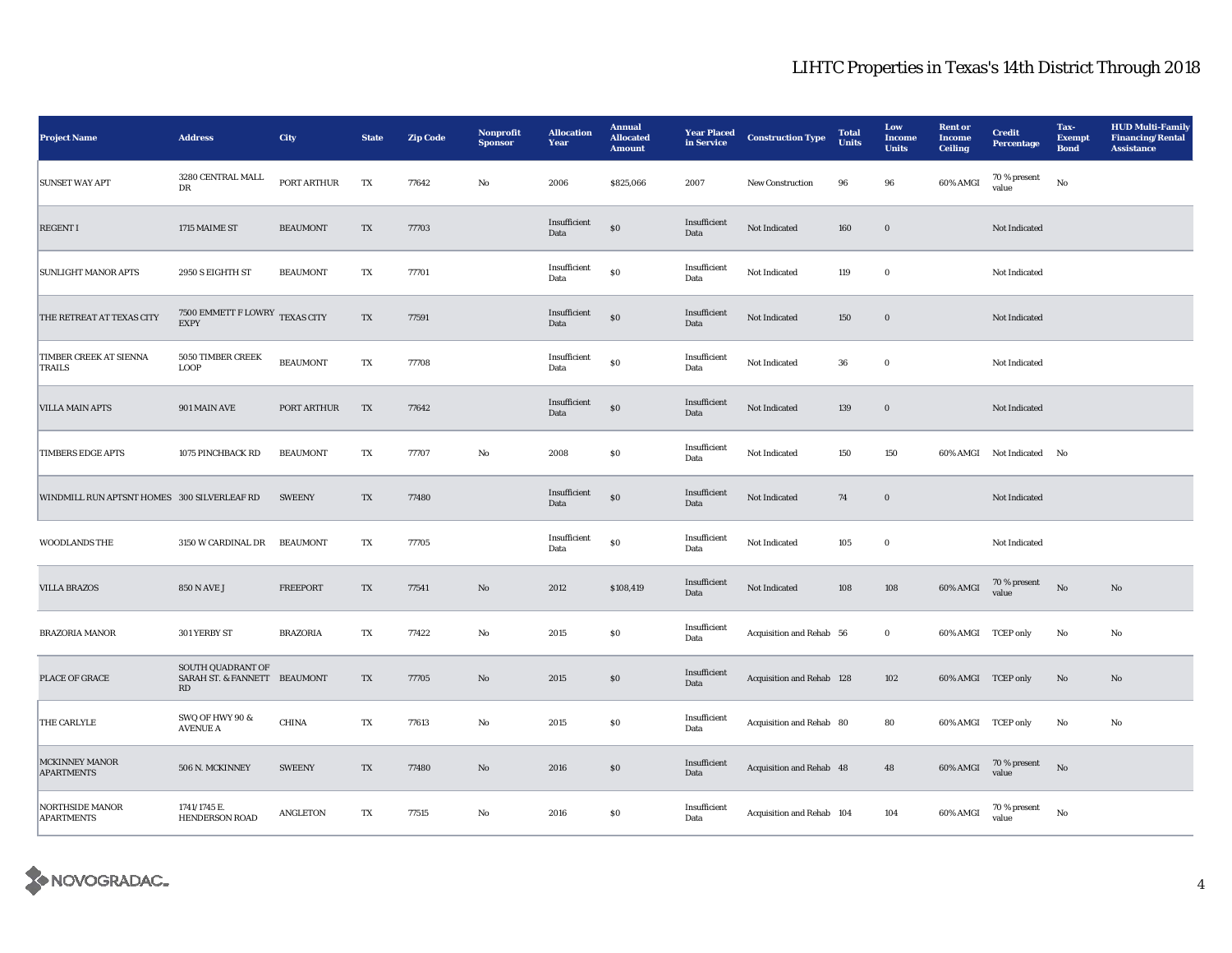| <b>Project Name</b>                         | <b>Address</b>                                               | City             | <b>State</b> | <b>Zip Code</b> | Nonprofit<br><b>Sponsor</b> | <b>Allocation</b><br>Year | <b>Annual</b><br><b>Allocated</b><br><b>Amount</b> | <b>Year Placed</b><br>in Service | <b>Construction Type</b> | <b>Total</b><br>Units | Low<br>Income<br><b>Units</b> | <b>Rent</b> or<br><b>Income</b><br><b>Ceiling</b> | <b>Credit</b><br><b>Percentage</b> | Tax-<br><b>Exempt</b><br><b>Bond</b> | <b>HUD Multi-Family</b><br><b>Financing/Rental</b><br><b>Assistance</b> |
|---------------------------------------------|--------------------------------------------------------------|------------------|--------------|-----------------|-----------------------------|---------------------------|----------------------------------------------------|----------------------------------|--------------------------|-----------------------|-------------------------------|---------------------------------------------------|------------------------------------|--------------------------------------|-------------------------------------------------------------------------|
| TUSCANY PARK AT ARCOLA                      | POST OAK ROAD                                                | ARCOLA           | TX           | 77583           | No                          | 2016                      | \$0\$                                              | Insufficient<br>Data             | New Construction         | 96                    | 88                            | 60% AMGI                                          | 70 % present<br>value              | No                                   |                                                                         |
| <b>BROOKS MANOR APARTMENTS</b>              | 444 JEFFERSON STREET WEST COLUMBIA                           |                  | TX           | 77486           | No                          | 2017                      | ${\bf S0}$                                         | Insufficient<br>Data             | Acquisition and Rehab 50 |                       | 50                            | 60% AMGI                                          | 30 % present<br>value              |                                      | Yes                                                                     |
| OLD DOWLEN COTTAGES                         | 4167 OLD DOWLEN RD. BEAUMONT                                 |                  | TX           | 77706           | No                          | 2017                      | \$0\$                                              | Insufficient<br>Data             | <b>New Construction</b>  | 72                    | 62                            | 60% AMGI                                          | 70 % present<br>value              |                                      |                                                                         |
| RETREAT WEST BEAUMONT                       | SWQ OF COLLEGE<br><b>STREET AND</b><br><b>WENDELIN DRIVE</b> | <b>BEAUMONT</b>  | TX           | 77707           | No                          | 2018                      | $\$0$                                              | Insufficient<br>Data             | New Construction         | 98                    | 74                            | 60% AMGI                                          | 70 % present<br>value              |                                      |                                                                         |
| <b>BRAZORIA MANOR</b>                       | 301 YERBY ST                                                 | <b>BRAZORIA</b>  | TX           | 77422           | $\mathbf{N}\mathbf{o}$      | 1987                      | $\boldsymbol{\mathsf{S}}\boldsymbol{\mathsf{O}}$   | 1987                             | New Construction         | 56                    | 56                            |                                                   | Not Indicated                      |                                      |                                                                         |
| <b>GREGORY PLACE</b>                        | 912 CHURCH ST                                                | <b>GALVESTON</b> | TX           | 77550           | No                          | 1987                      | $\$0$                                              | 1987                             | Acquisition and Rehab 13 |                       | 13                            |                                                   | Not Indicated                      |                                      |                                                                         |
| MESQUITE WOODS                              | 5809 DELANY RD                                               | HITCHCOCK        | TX           | 77563           | $\mathbf{N}\mathbf{o}$      | 1987                      | \$0\$                                              | 1987                             | New Construction         | 40                    | 40                            |                                                   | Not Indicated                      |                                      |                                                                         |
| OLD CATHOLIC DIOCESE BUILDIN 1923 MARKET ST |                                                              | <b>GALVESTON</b> | TX           | 77550           | $_{\rm No}$                 | 1987                      | ${\bf S0}$                                         | 1987                             | Acquisition and Rehab 5  |                       | $\overline{5}$                |                                                   | Not Indicated                      |                                      |                                                                         |
| <b>UNIVERSITY GARDENS</b>                   | 712 BALL ST                                                  | <b>GALVESTON</b> | TX           | 77550           | No                          | 1987                      | $\boldsymbol{\mathsf{S}}\boldsymbol{\mathsf{0}}$   | 1987                             | Acquisition and Rehab 14 |                       | 14                            |                                                   | Not Indicated                      |                                      |                                                                         |
| <b>UTMB GARDENS</b>                         | 918 WINNIE ST                                                | <b>GALVESTON</b> | TX           | 77550           | No                          | 1987                      | \$0\$                                              | 1987                             | Acquisition and Rehab 13 |                       | 13                            |                                                   | Not Indicated                      |                                      |                                                                         |
| <b>WALDORF APTS</b>                         | 2016 25TH ST                                                 | <b>GALVESTON</b> | TX           | 77550           | $\mathbf{N}\mathbf{o}$      | 1987                      | \$0\$                                              | 1987                             | Acquisition and Rehab 23 |                       | 23                            |                                                   | Not Indicated                      |                                      |                                                                         |
| 7585 SAN DIEGO ST                           | 7585 SAN DIEGO ST                                            | <b>BEAUMONT</b>  | TX           | 77708           | No                          | 1988                      | $\$0$                                              | 1988                             | Acquisition and Rehab 1  |                       | $\mathbf{1}$                  |                                                   | Not Indicated                      |                                      |                                                                         |
| <b>CAMPECHE ISLAND APTS</b>                 | 3506 COVE VIEW BLVD GALVESTON                                |                  | TX           | 77554           | $\rm No$                    | 1988                      | $\boldsymbol{\mathsf{S}}\boldsymbol{\mathsf{O}}$   | 1988                             | New Construction         | 208                   | 208                           |                                                   | Not Indicated                      |                                      |                                                                         |
| HERITAGE SQUARE APTS                        | 3500 BAKER DR                                                | <b>DICKINSON</b> | TX           | 77539           | No                          | 1988                      | $\$0$                                              | 1988                             | Acquisition and Rehab 68 |                       | 68                            |                                                   | Not Indicated                      |                                      |                                                                         |
| <b>KEY LARGO APTS</b>                       | 1720 GULF FWY                                                | <b>LA MARQUE</b> | TX           |                 | No                          | 1988                      | \$0\$                                              | 1988                             | Acquisition and Rehab 60 |                       | 60                            |                                                   | Not Indicated                      |                                      |                                                                         |

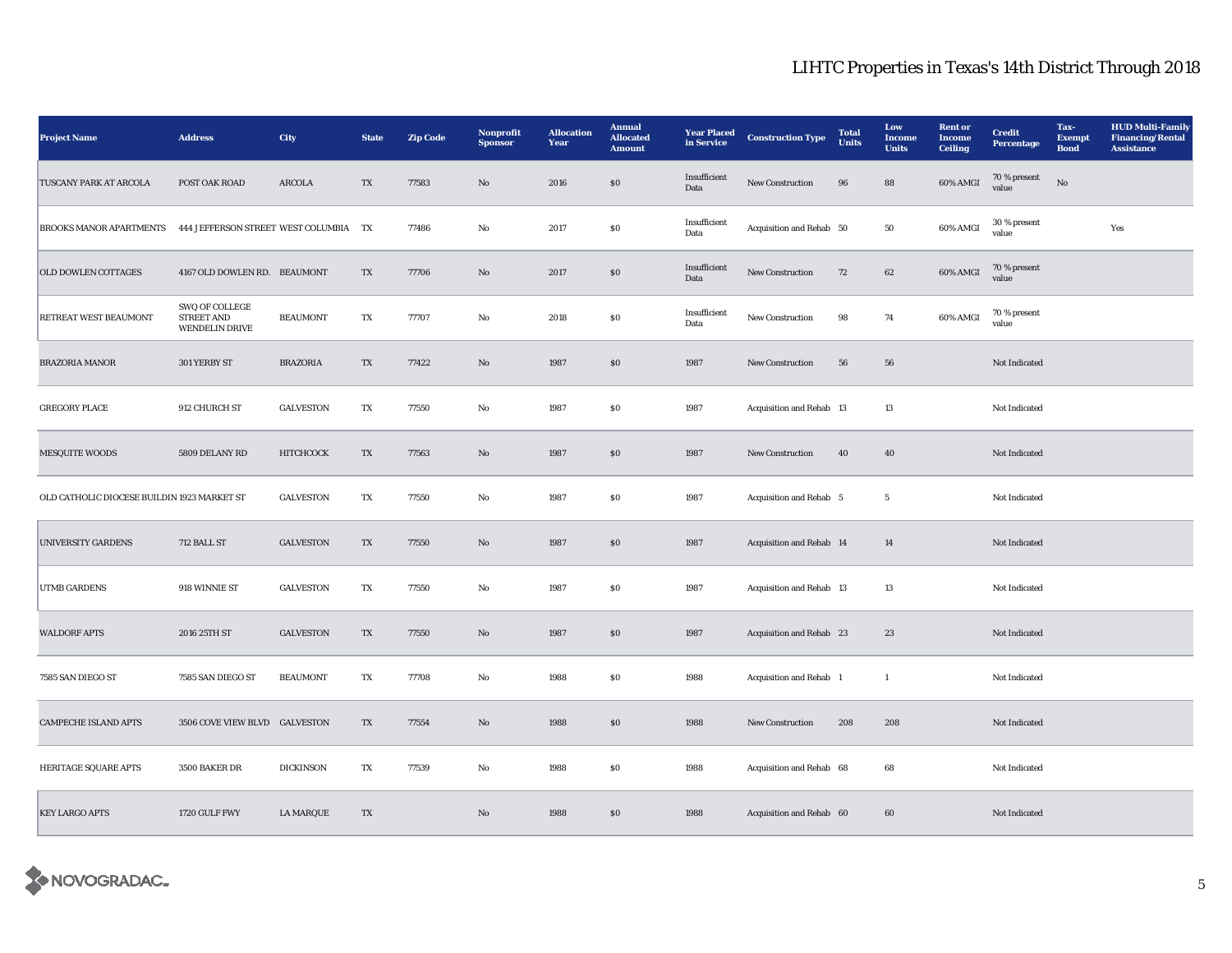| <b>Project Name</b>        | <b>Address</b>               | <b>City</b>       | <b>State</b> | <b>Zip Code</b> | Nonprofit<br><b>Sponsor</b> | <b>Allocation</b><br>Year | <b>Annual</b><br><b>Allocated</b><br><b>Amount</b> | <b>Year Placed</b><br>in Service | <b>Construction Type</b>  | <b>Total</b><br><b>Units</b> | Low<br><b>Income</b><br><b>Units</b> | <b>Rent</b> or<br><b>Income</b><br><b>Ceiling</b> | <b>Credit</b><br>Percentage | Tax-<br><b>Exempt</b><br><b>Bond</b> | <b>HUD Multi-Family</b><br><b>Financing/Rental</b><br>Assistance |
|----------------------------|------------------------------|-------------------|--------------|-----------------|-----------------------------|---------------------------|----------------------------------------------------|----------------------------------|---------------------------|------------------------------|--------------------------------------|---------------------------------------------------|-----------------------------|--------------------------------------|------------------------------------------------------------------|
| <b>ROSENBERG TOWNFLATS</b> | 2502 AVE L                   | <b>GALVESTON</b>  | TX           | 77550           | No                          | 1988                      | \$0                                                | 1988                             | Acquisition and Rehab 20  |                              | 20                                   |                                                   | Not Indicated               |                                      |                                                                  |
| <b>SAN JACINTO APTS</b>    | 1927 AVE N                   | <b>GALVESTON</b>  | TX           | 77550           | $\mathbf{No}$               | 1988                      | \$0                                                | 1988                             | Acquisition and Rehab 10  |                              | 10                                   |                                                   | Not Indicated               |                                      |                                                                  |
| <b>SEALY APTS</b>          | 2802 SEALY ST                | <b>GALVESTON</b>  | TX           | 77550           | No                          | 1988                      | \$0                                                | 1988                             | Acquisition and Rehab 12  |                              | 12                                   |                                                   | Not Indicated               |                                      |                                                                  |
| 1402 WINNIE APTS           | 1402 WINNIE ST               | <b>GALVESTON</b>  | TX           | 77550           | $\mathbf{N}\mathbf{o}$      | 1989                      | \$0                                                | 1989                             | Acquisition and Rehab 2   |                              | $\boldsymbol{2}$                     |                                                   | Not Indicated               |                                      |                                                                  |
| 1910 AVE N                 | 1910 AVE N                   | <b>GALVESTON</b>  | TX           | 77550           | No                          | 1989                      | \$0                                                | 1989                             | Acquisition and Rehab 5   |                              | $\overline{5}$                       |                                                   | Not Indicated               |                                      |                                                                  |
| 3418 SEALY ST              | 3418 SEALY ST                | <b>GALVESTON</b>  | TX           | 77550           | $\mathbf{N}\mathbf{o}$      | 1989                      | $\$0$                                              | 1989                             | Acquisition and Rehab 4   |                              | $\overline{4}$                       |                                                   | Not Indicated               |                                      |                                                                  |
| <b>JUSTINE APTS</b>        | 503 21ST ST                  | <b>GALVESTON</b>  | TX           | 77550           | No                          | 1989                      | $\$0$                                              | 1989                             | Acquisition and Rehab 20  |                              | 20                                   |                                                   | Not Indicated               |                                      |                                                                  |
| L & M APTS                 | 5510 AVE L                   | <b>GALVESTON</b>  | TX           | 77551           | $\rm No$                    | 1989                      | ${\bf S0}$                                         | 1989                             | Acquisition and Rehab 38  |                              | 38                                   |                                                   | Not Indicated               |                                      |                                                                  |
| <b>ENCHANTED OAKS</b>      | 5825 DELANY RD               | НІТСНСОСК         | TX           | 77563           | No                          | 1990                      | $\$0$                                              | 1991                             | New Construction          | 40                           | 40                                   |                                                   | Not Indicated               |                                      |                                                                  |
| NORTHSIDE SENIOR CITIZENS  | 1749 W HENDERSON RD ANGLETON |                   | TX           | 77515           | $\rm No$                    | 1990                      | ${\bf S0}$                                         | 1991                             | New Construction          | 48                           | $\bf 48$                             |                                                   | Not Indicated               |                                      |                                                                  |
| OAKS OF WEST COLUMBIA      | 225 S 13TH ST                | WEST COLUMBIA TX  |              | 77486           | No                          | 1990                      | \$0                                                | 1991                             | Acquisition and Rehab 24  |                              | 24                                   |                                                   | Not Indicated               |                                      |                                                                  |
| <b>WEST COLUMBIA MANOR</b> | 1000 N 13TH ST               | WEST COLUMBIA TX  |              | 77486           | $\mathbf{N}\mathbf{o}$      | 1991                      | \$0                                                | 1991                             | Acquisition and Rehab 24  |                              | 24                                   |                                                   | Not Indicated               |                                      |                                                                  |
| <b>SANDPIPER COVE</b>      | 3916 WINNIE ST               | <b>GALVESTON</b>  | TX           | 77550           | Yes                         | 1990                      | \$0                                                | 1992                             | Acquisition and Rehab 192 |                              | 192                                  |                                                   | Not Indicated               |                                      |                                                                  |
| <b>SANTA FE PLAZA</b>      | 12200 11TH ST                | <b>SANTA FE</b>   | TX           | 77510           | $\mathbf{N}\mathbf{o}$      | 1992                      | \$0                                                | 1993                             | New Construction          | 48                           | 48                                   |                                                   | Not Indicated               |                                      |                                                                  |
| <b>GREEN MEADOWS APTS</b>  | 351 25TH AVE N               | <b>TEXAS CITY</b> | TX           | 77590           | No                          | 1992                      | \$0                                                | 1994                             | Acquisition and Rehab 152 |                              | 152                                  |                                                   | Not Indicated               |                                      |                                                                  |